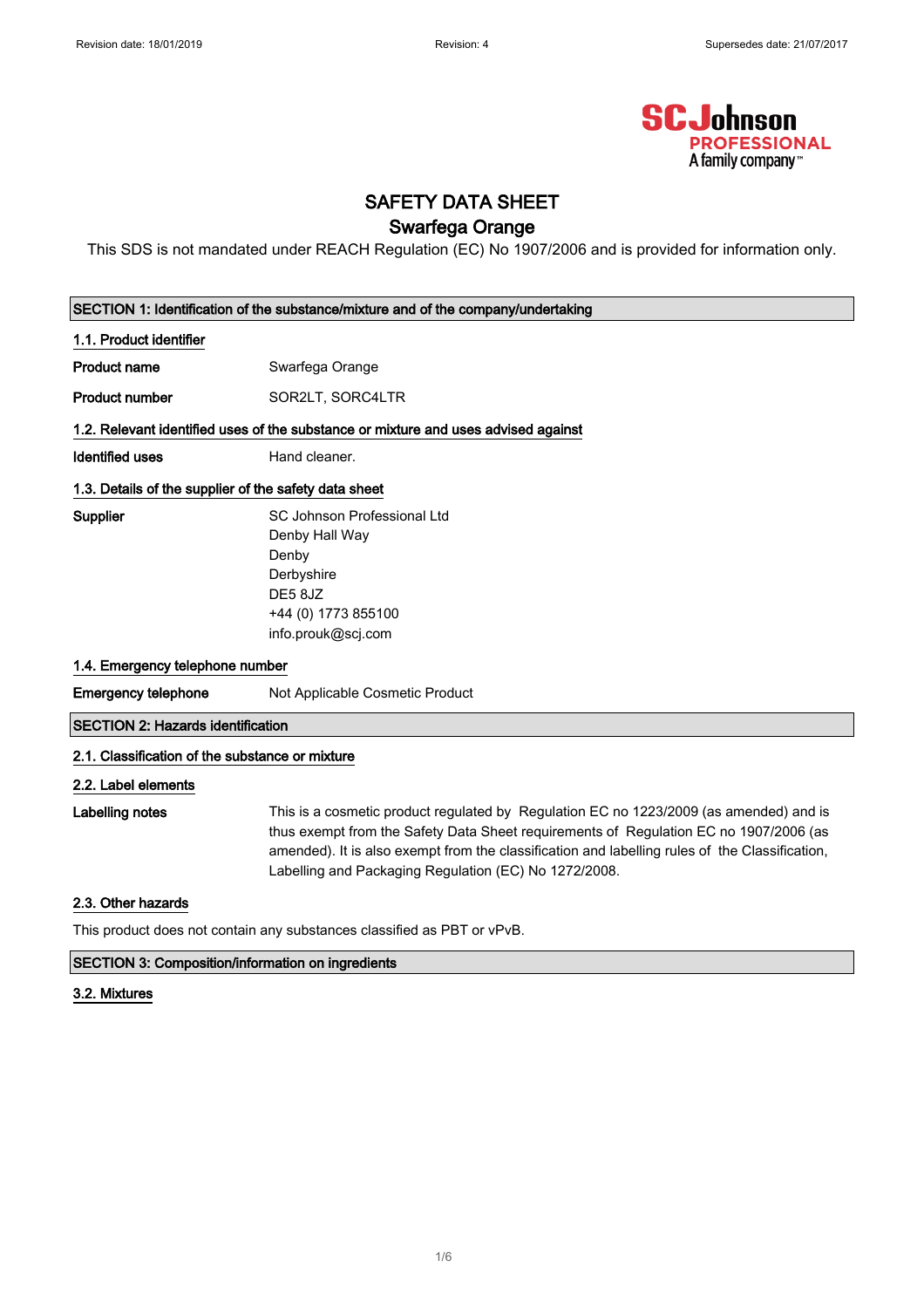| <b>INCI</b>                                                | Aqua                                                                                                                                                                 |
|------------------------------------------------------------|----------------------------------------------------------------------------------------------------------------------------------------------------------------------|
|                                                            | Zea Mays (Corn) Kernel Meal                                                                                                                                          |
|                                                            | Trideceth-10                                                                                                                                                         |
|                                                            | Trideceth-7                                                                                                                                                          |
|                                                            | Glycerin                                                                                                                                                             |
|                                                            | Sodium Carbomer                                                                                                                                                      |
|                                                            | 2-Bromo-2-Nitropropane-1,3-Diol                                                                                                                                      |
|                                                            | Methylisothiazolinone                                                                                                                                                |
|                                                            | Methylchloroisothiazolinone                                                                                                                                          |
|                                                            | Magnesium Nitrate                                                                                                                                                    |
|                                                            | Magnesium Chloride                                                                                                                                                   |
|                                                            | Parfum                                                                                                                                                               |
|                                                            | <b>Triticum Vulgare</b>                                                                                                                                              |
|                                                            | <b>Titanium Dioxide</b>                                                                                                                                              |
|                                                            | Tetrasodium EDTA                                                                                                                                                     |
|                                                            | CI 16035<br>CI 19140                                                                                                                                                 |
|                                                            |                                                                                                                                                                      |
| <b>SECTION 4: First aid measures</b>                       |                                                                                                                                                                      |
| 4.1. Description of first aid measures                     |                                                                                                                                                                      |
| Inhalation                                                 | Not relevant. Unlikely route of exposure as the product does not contain volatile substances.                                                                        |
| Ingestion                                                  | Rinse mouth thoroughly with water. Get medical attention if any discomfort continues.                                                                                |
| <b>Skin contact</b>                                        | Not relevant.                                                                                                                                                        |
| Eye contact                                                | Remove any contact lenses and open eyelids wide apart. Continue to rinse for at least 15<br>minutes. Get medical attention promptly if symptoms occur after washing. |
|                                                            | 4.2. Most important symptoms and effects, both acute and delayed                                                                                                     |
| Inhalation                                                 | No specific symptoms known.                                                                                                                                          |
| Ingestion                                                  | No specific symptoms known.                                                                                                                                          |
| Skin contact                                               | No specific symptoms known.                                                                                                                                          |
| Eye contact                                                | May cause temporary eye irritation.                                                                                                                                  |
|                                                            | 4.3. Indication of any immediate medical attention and special treatment needed                                                                                      |
| Notes for the doctor                                       | No specific recommendations.                                                                                                                                         |
| <b>SECTION 5: Firefighting measures</b>                    |                                                                                                                                                                      |
| 5.1. Extinguishing media                                   |                                                                                                                                                                      |
| Suitable extinguishing media                               | The product is not flammable. Use fire-extinguishing media suitable for the surrounding fire.                                                                        |
| 5.2. Special hazards arising from the substance or mixture |                                                                                                                                                                      |
| Hazardous combustion                                       | No known hazardous decomposition products.                                                                                                                           |

## 5.3. Advice for firefighters

products

| Protective actions during | No specific firefighting precautions known. |
|---------------------------|---------------------------------------------|
| firefighting              |                                             |

## SECTION 6: Accidental release measures

## 6.1. Personal precautions, protective equipment and emergency procedures

Personal precautions **Avoid contact with eyes.**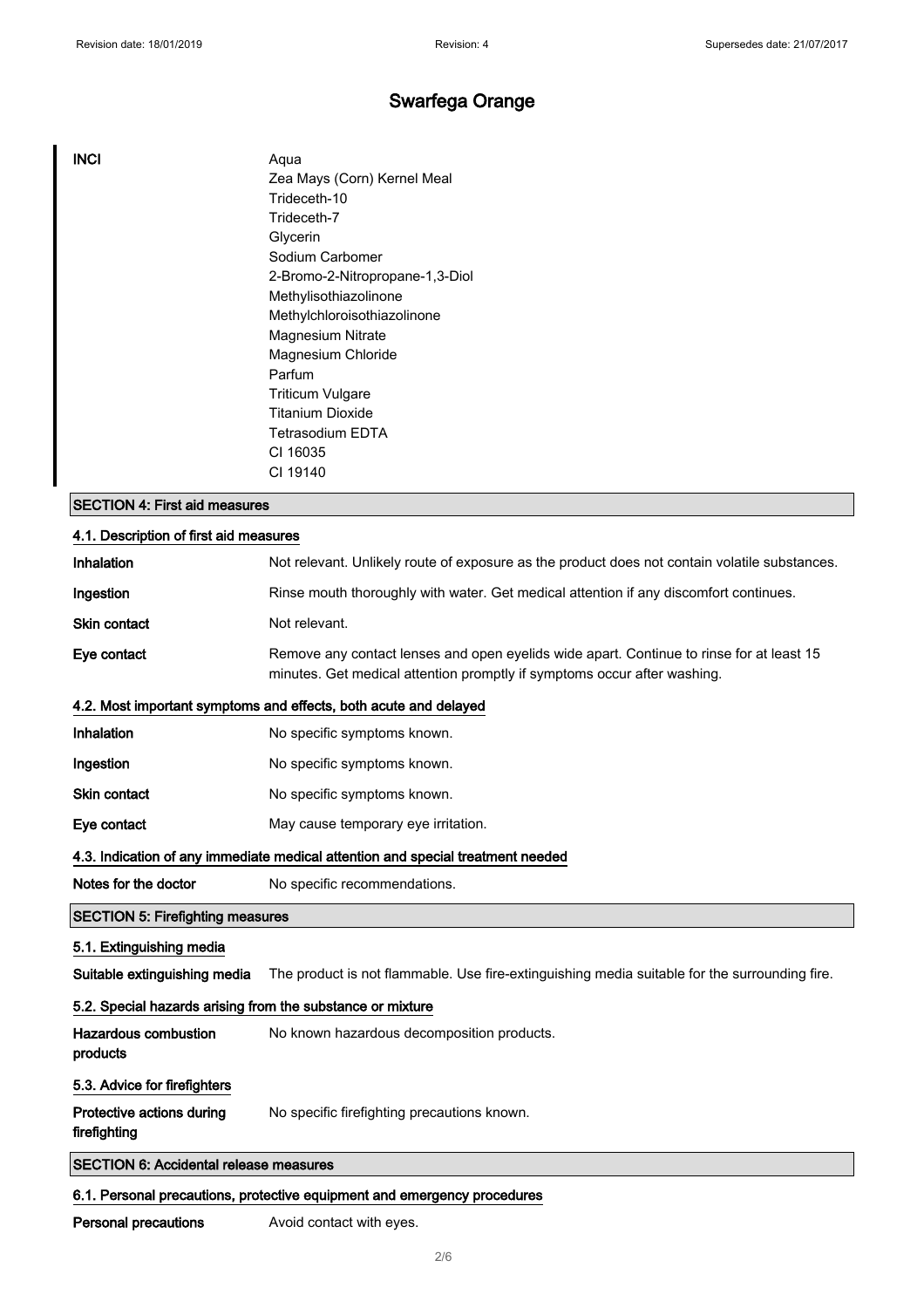#### 6.2. Environmental precautions

Environmental precautions Not considered to be a significant hazard due to the small quantities used.

## 6.3. Methods and material for containment and cleaning up

Methods for cleaning up Flush away spillage with plenty of water. Avoid contamination of ponds or watercourses with washing down water. Absorb spillage with non-combustible, absorbent material. Do not discharge into drains or watercourses or onto the ground.

#### 6.4. Reference to other sections

Reference to other sections For waste disposal, see Section 13.

| <b>SECTION 7: Handling and storage</b>                     |                                                                     |  |  |
|------------------------------------------------------------|---------------------------------------------------------------------|--|--|
| 7.1. Precautions for safe handling                         |                                                                     |  |  |
| <b>Usage precautions</b>                                   | Avoid contact with eyes.                                            |  |  |
|                                                            | 7.2. Conditions for safe storage, including any incompatibilities   |  |  |
| <b>Storage precautions</b>                                 | Stable at normal ambient temperatures.                              |  |  |
| 7.3. Specific end use(s)                                   |                                                                     |  |  |
| Specific end use(s)                                        | The identified uses for this product are detailed in Section 1.2.   |  |  |
| <b>SECTION 8: Exposure controls/Personal protection</b>    |                                                                     |  |  |
| 8.1. Control parameters                                    |                                                                     |  |  |
| Ingredient comments                                        | None.                                                               |  |  |
| 8.2. Exposure controls                                     |                                                                     |  |  |
| Appropriate engineering<br>controls                        | Not relevant.                                                       |  |  |
| Eye/face protection                                        | Not relevant.                                                       |  |  |
| <b>Hygiene measures</b>                                    | Not relevant.                                                       |  |  |
| <b>Respiratory protection</b>                              | No specific recommendations.                                        |  |  |
| <b>SECTION 9: Physical and chemical properties</b>         |                                                                     |  |  |
| 9.1. Information on basic physical and chemical properties |                                                                     |  |  |
| Appearance                                                 | Viscous liquid.                                                     |  |  |
| Colour                                                     | Orange.                                                             |  |  |
| Odour                                                      | Orange.                                                             |  |  |
| pH                                                         | pH (concentrated solution): 6.5-7.5                                 |  |  |
| 9.2. Other information                                     |                                                                     |  |  |
| Other information                                          | None.                                                               |  |  |
| SECTION 10: Stability and reactivity                       |                                                                     |  |  |
| 10.1. Reactivity                                           |                                                                     |  |  |
| Reactivity                                                 | There are no known reactivity hazards associated with this product. |  |  |
| 10.2. Chemical stability                                   |                                                                     |  |  |
| <b>Stability</b>                                           | Stable at normal ambient temperatures.                              |  |  |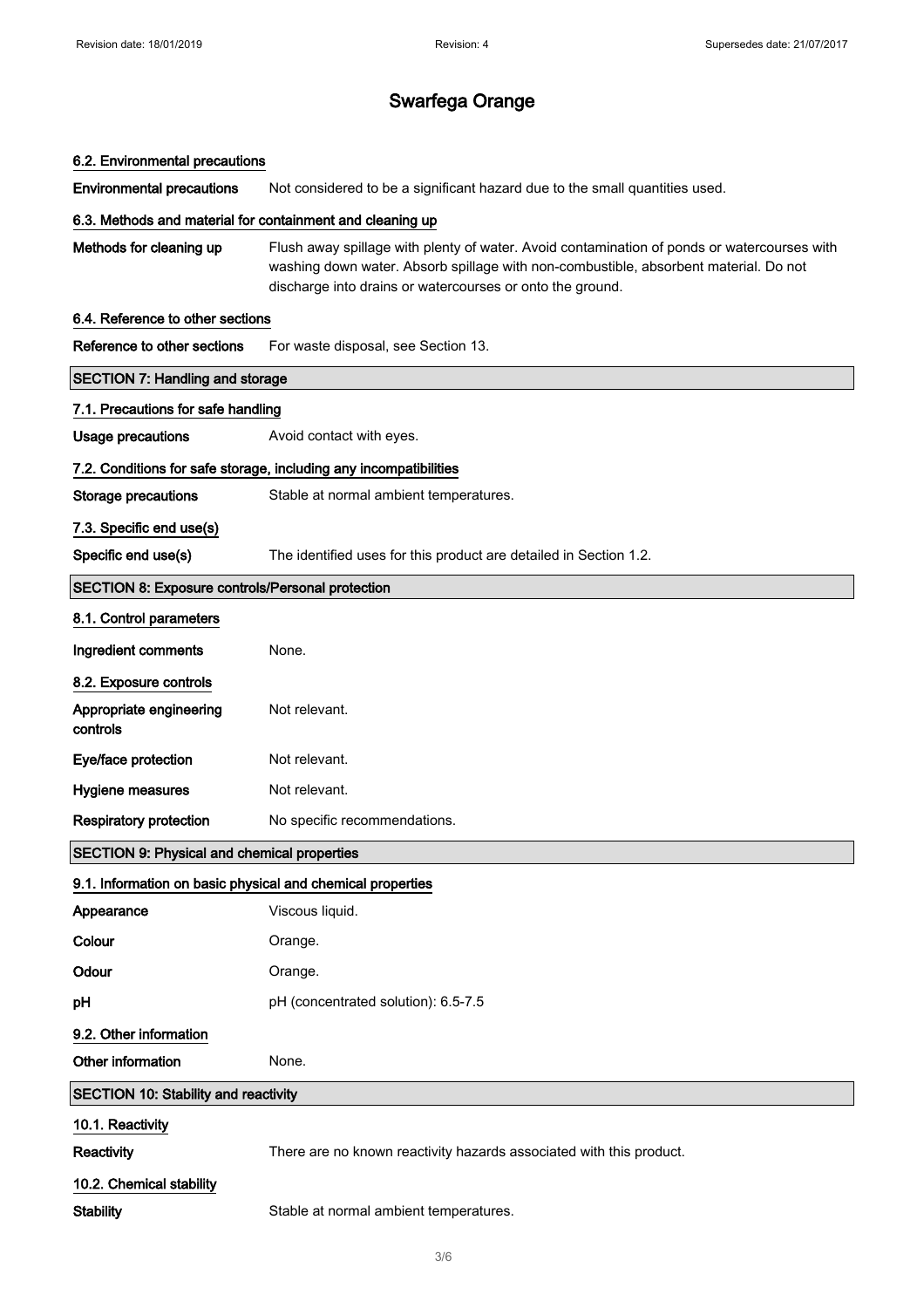| 10.3. Possibility of hazardous reactions     |                                                                                                                                                                                                                                                                                                                                                                                                                                                                                       |  |  |  |
|----------------------------------------------|---------------------------------------------------------------------------------------------------------------------------------------------------------------------------------------------------------------------------------------------------------------------------------------------------------------------------------------------------------------------------------------------------------------------------------------------------------------------------------------|--|--|--|
| Possibility of hazardous<br>reactions        | None known.                                                                                                                                                                                                                                                                                                                                                                                                                                                                           |  |  |  |
| 10.4. Conditions to avoid                    |                                                                                                                                                                                                                                                                                                                                                                                                                                                                                       |  |  |  |
| Conditions to avoid                          | There are no known conditions that are likely to result in a hazardous situation.                                                                                                                                                                                                                                                                                                                                                                                                     |  |  |  |
| 10.5. Incompatible materials                 |                                                                                                                                                                                                                                                                                                                                                                                                                                                                                       |  |  |  |
| Materials to avoid                           | No specific material or group of materials is likely to react with the product to produce a<br>hazardous situation.                                                                                                                                                                                                                                                                                                                                                                   |  |  |  |
| 10.6. Hazardous decomposition products       |                                                                                                                                                                                                                                                                                                                                                                                                                                                                                       |  |  |  |
| Hazardous decomposition<br>products          | Does not decompose when used and stored as recommended.                                                                                                                                                                                                                                                                                                                                                                                                                               |  |  |  |
| <b>SECTION 11: Toxicological information</b> |                                                                                                                                                                                                                                                                                                                                                                                                                                                                                       |  |  |  |
| 11.1. Information on toxicological effects   |                                                                                                                                                                                                                                                                                                                                                                                                                                                                                       |  |  |  |
| <b>General information</b>                   | A qualified toxicologist has evaluated and approved this product by conducting a Product<br>Safety Assessment as per the Cosmetic Regulation n EC no 1223/2009 (as amended).<br>Based on knowledge of the properties of the components, adverse effects on human health<br>are not to be expected in normal use. Customer complaint data demonstrates the product to<br>be completely harmless to the skin. The 48h Single Patch Test results show the product to be<br>non-irritant. |  |  |  |
| Inhalation                                   | No specific health hazards known.                                                                                                                                                                                                                                                                                                                                                                                                                                                     |  |  |  |
| Ingestion                                    | May cause discomfort if swallowed.                                                                                                                                                                                                                                                                                                                                                                                                                                                    |  |  |  |
| <b>Skin contact</b>                          | Skin irritation should not occur when used as recommended.                                                                                                                                                                                                                                                                                                                                                                                                                            |  |  |  |
| Eye contact                                  | May cause temporary eye irritation.                                                                                                                                                                                                                                                                                                                                                                                                                                                   |  |  |  |
| <b>SECTION 12: Ecological information</b>    |                                                                                                                                                                                                                                                                                                                                                                                                                                                                                       |  |  |  |
| Ecotoxicity                                  | Not regarded as dangerous for the environment.                                                                                                                                                                                                                                                                                                                                                                                                                                        |  |  |  |
| 12.1. Toxicity                               |                                                                                                                                                                                                                                                                                                                                                                                                                                                                                       |  |  |  |
| 12.2. Persistence and degradability          |                                                                                                                                                                                                                                                                                                                                                                                                                                                                                       |  |  |  |
|                                              | Persistence and degradability The surfactant(s) contained in this product complies(comply) with the biodegradability criteria<br>as laid down in Regulation (EC) No. 648/2004 on detergents. Data to support this assertion<br>are held at the disposal of the competent authorities of the Member States and will be made<br>available to them at their direct request, or at the request of a detergent manufacturer.                                                               |  |  |  |
| 12.3. Bioaccumulative potential              |                                                                                                                                                                                                                                                                                                                                                                                                                                                                                       |  |  |  |
| <b>Bioaccumulative potential</b>             | No data available on bioaccumulation.                                                                                                                                                                                                                                                                                                                                                                                                                                                 |  |  |  |
| 12.4. Mobility in soil                       |                                                                                                                                                                                                                                                                                                                                                                                                                                                                                       |  |  |  |
| <b>Mobility</b>                              | The product is soluble in water.                                                                                                                                                                                                                                                                                                                                                                                                                                                      |  |  |  |
| 12.5. Results of PBT and vPvB assessment     |                                                                                                                                                                                                                                                                                                                                                                                                                                                                                       |  |  |  |
| Results of PBT and vPvB<br>assessment        | This product does not contain any substances classified as PBT or vPvB.                                                                                                                                                                                                                                                                                                                                                                                                               |  |  |  |
| 12.6. Other adverse effects                  |                                                                                                                                                                                                                                                                                                                                                                                                                                                                                       |  |  |  |

Other adverse effects None known.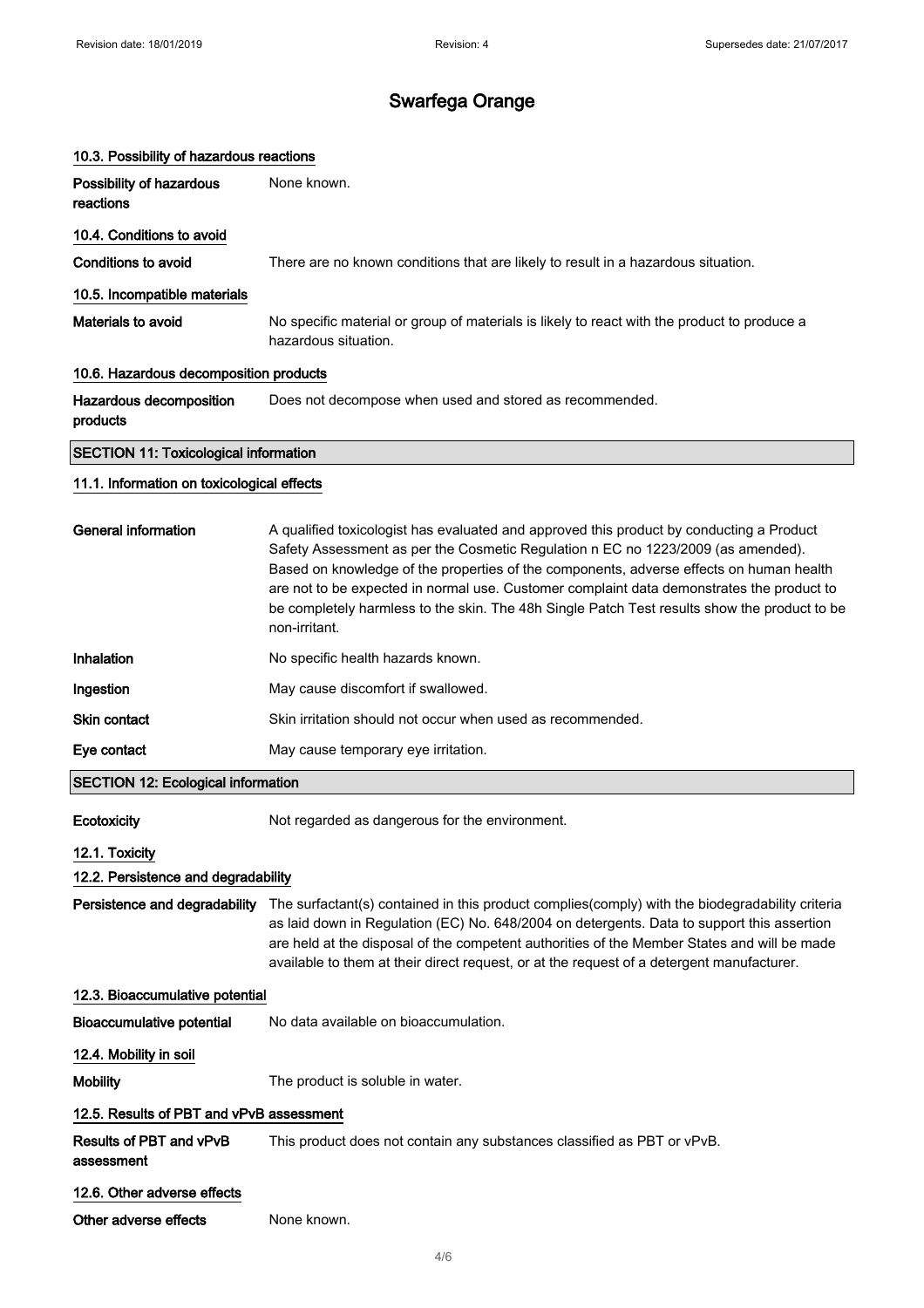#### SECTION 13: Disposal considerations

| 13.1. Waste treatment methods |                                                                                                                                                                             |
|-------------------------------|-----------------------------------------------------------------------------------------------------------------------------------------------------------------------------|
| General information           | When handling waste, the safety precautions applying to handling of the product should be<br>considered.                                                                    |
| Disposal methods              | Dispose of waste to licensed waste disposal site in accordance with the requirements of the<br>local Waste Disposal Authority. Reuse or recycle products wherever possible. |

## SECTION 14: Transport information

| Road transport notes | Not classified. |
|----------------------|-----------------|
| Rail transport notes | Not classified. |
| Sea transport notes  | Not classified. |

## Air transport notes Not classified.

## 14.1. UN number

Not applicable.

## 14.2. UN proper shipping name

Not applicable.

#### 14.3. Transport hazard class(es)

Not applicable.

## 14.4. Packing group

Not applicable.

## 14.5. Environmental hazards

Environmentally hazardous substance/marine pollutant No.

## 14.6. Special precautions for user

Not applicable.

## 14.7. Transport in bulk according to Annex II of MARPOL and the IBC Code

Transport in bulk according to Not applicable. Annex II of MARPOL 73/78 and the IBC Code

## SECTION 15: Regulatory information

## 15.1. Safety, health and environmental regulations/legislation specific for the substance or mixture

EU legislation This is a cosmetic product regulated by Regulation EC no 1223/2009 (as amended) and is thus exempt from the Safety Data Sheet requirements of Regulation EC no 1907/2006 (as amended). It is also exempt from the classification and labelling rules of the Classification, Labelling and Packaging Regulation (EC) No 1272/2008.

#### 15.2. Chemical safety assessment

No chemical safety assessment has been carried out.

#### SECTION 16: Other information

Revision comments Revised formulation.